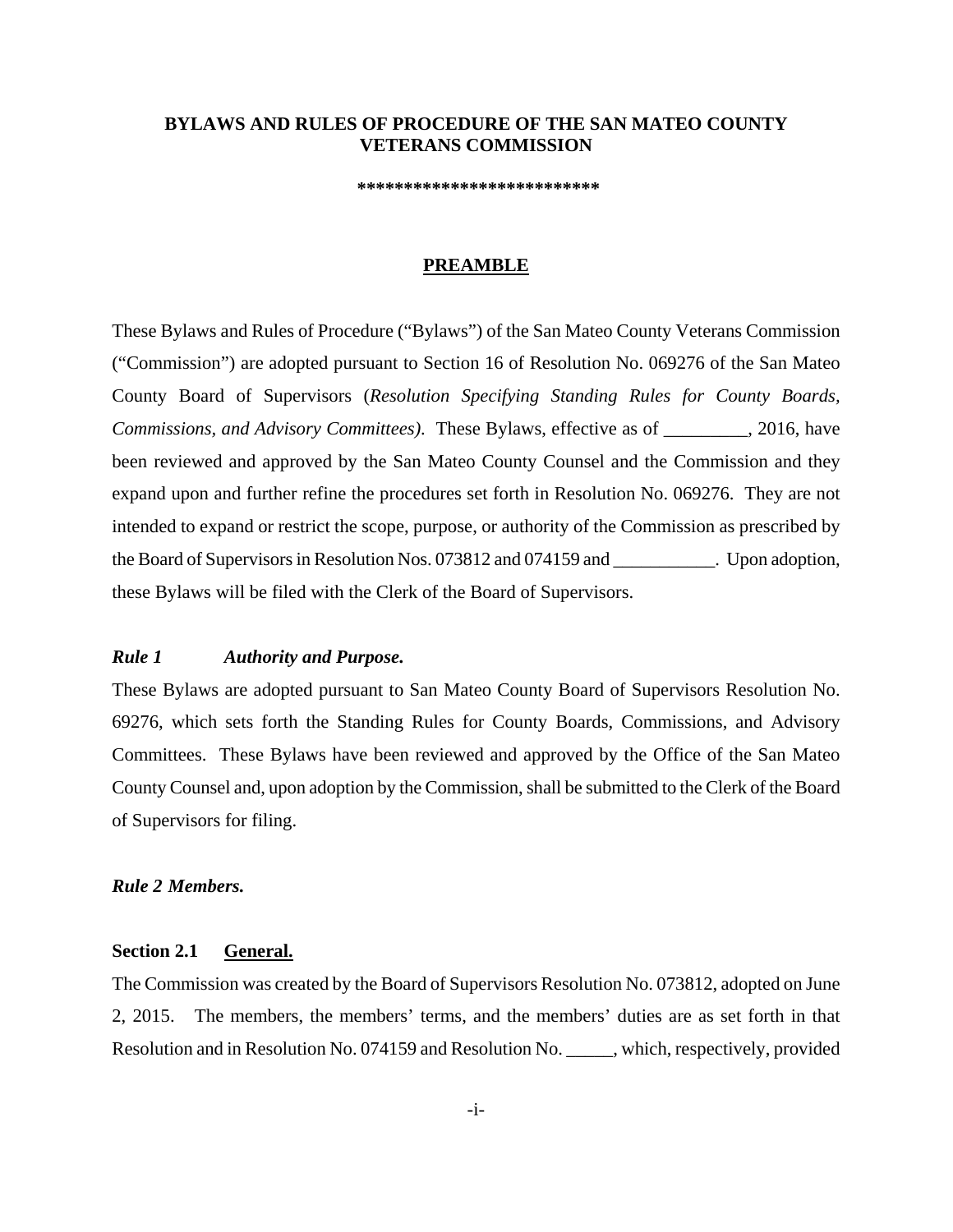for expansion of the Commission's voting membership from nine to eleven members and provided for the appointment of up to two alternate members. In the event of any inconsistency between any of those resolutions and these Bylaws, the resolution will take precedence and control over the Bylaws.

#### **Section 2.2 Number of Members.**

The Commission's membership shall consist of eleven (11) voting members. In addition to the Commission's eleven voting members, there shall be up to two alternate members ("Alternate Members") and one Alternate Member shall be authorized to participate in discussions and votes on matters before the Commission at a Commission meeting for each regular voting member who is absent.

#### **Section 2.2.1 Selection of Alternate Member to Participate at a Meeting**

When the Alternate Members become aware that a regular voting member will be absent from a meeting of the Commission, the Alternate Members will confer to determine whether either of them is available to attend the Commission meeting in place of the regular voting member. If one Alternate Member is available to attend, that available Alternate Member shall attend the Commission Member and the Alternate Member not attending shall have first priority to attend the next Commission Meeting from which a regular voting member is absent. If both Alternate Members are available to attend a Commission meeting at which a regular voting member is absent, the Alternate Member to attend the Commission meeting shall be determined by lot and the Alternate Member not selected by lot to attend the meeting shall have first priority to attend the next Commission Meeting from which a regular voting member is absent.

#### **Section 2.3 Appointment.**

All members shall be selected by the Board of Supervisors.

### **Section 2.4 Length and Limitation of Terms.**

Members shall serve terms of office of three (3) years, except that, pursuant to Resolution Nos.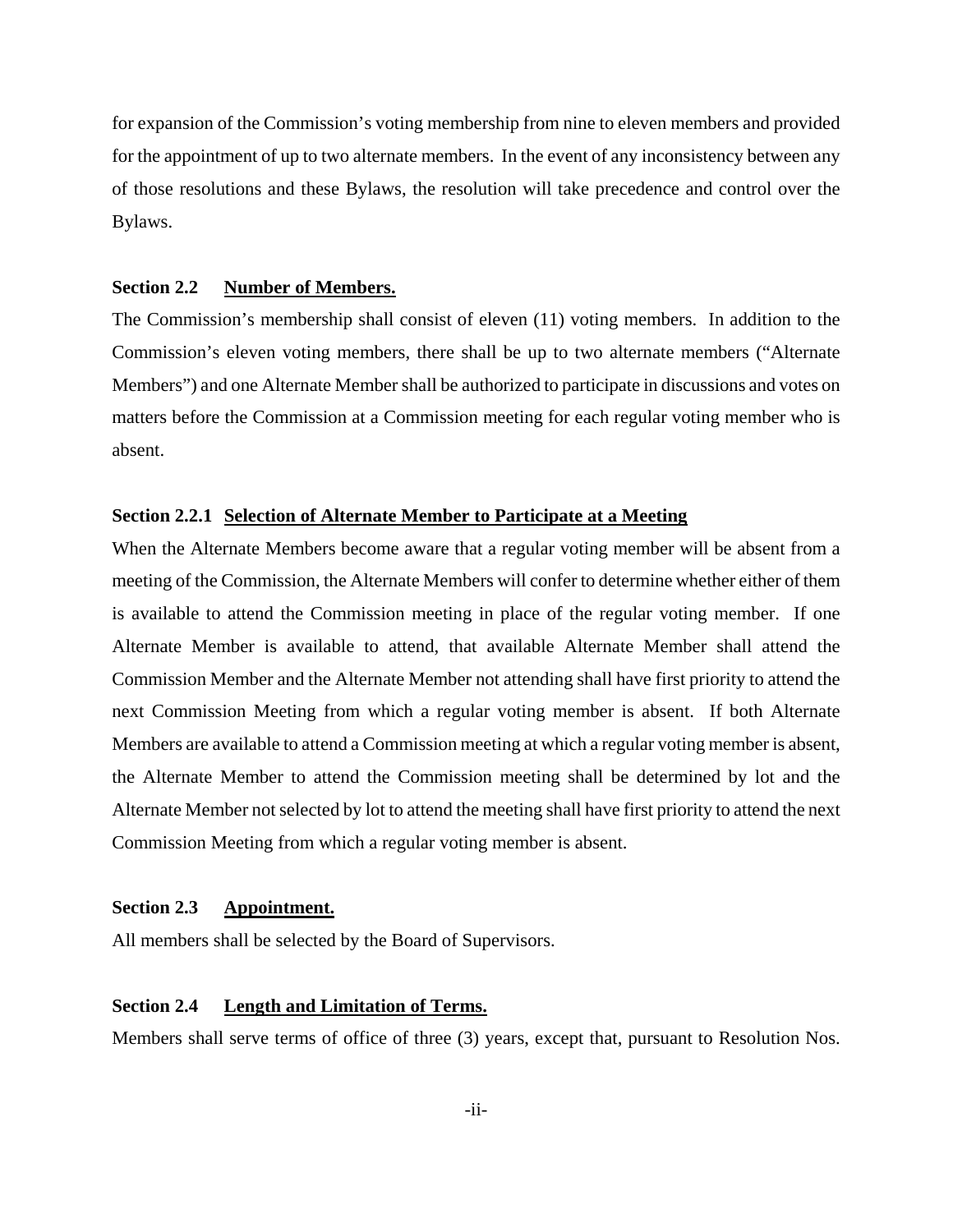073812 and 074159, for initial appointments at the time of formation of the Commission, six (6) members were appointed to serve three (3) year terms and five members were appointed to serve five (5) year terms. Alternate Members shall serve terms of office of three (3) years, except that, upon the initial appointment of Alternate Members to the Commission, one was appointed to serve a three (3) year term and the other was appointed to serve a two (2) year term. At the conclusion of a term, a member, including an Alternate Member, may be reappointed to another term, provided that a member may be appointed to a maximum of four (4) full three (3) year terms of service as a regular voting member or Alternate Member or combination of service as a regular voting member and Alternate Member.

#### **Section 2.5. Dates of Terms.**

Terms are for a fixed period. They shall begin on July 1 and end on June 30 of the applicable year. The fact that a member may be appointed or begin his or her service in the middle of a term does not affect the starting or ending dates of the term for purposes of these Bylaws.

#### **Section 2.6 Resignation.**

Any member may resign effective on giving written notice to the Clerk of the Board of Supervisors, unless the notice specifies a later time for his or her resignation to become effective. The acceptance of a resignation shall not be necessary to make it effective.

### **Section 2.7 Removal.**

Any member appointed by the Board of Supervisors may be removed from office at any time for any reason or without any reason by the Board.

## **Section 2.8 Vacancies.**

Any vacancy on the Commission, however created, shall be filled for the unexpired term by the Board.

## **Section 2.9 Action by the Board of Supervisors.**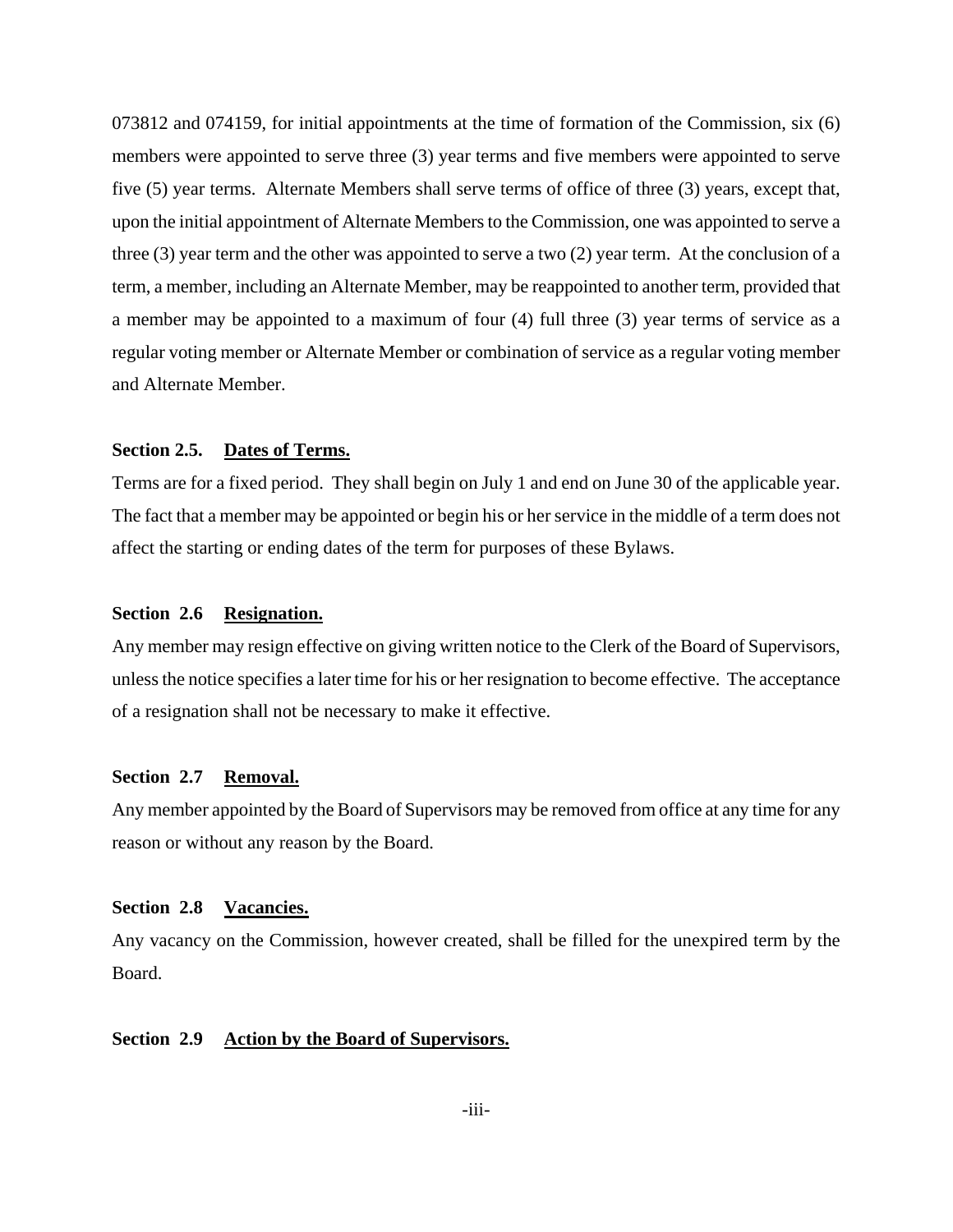Notwithstanding the foregoing, the qualifications, term and other conditions of Commission membership shall be as determined from time to time by action of the Board.

## *Rule 3* **Officers.**

The Officers shall be a *Chairperson*, who shall preside at all meetings of the full Commission, and a *Vice-Chairperson* who, in the Chairperson's absence or inability to act shall preside at the meetings. If both the Chairperson and Vice-Chairperson are absent or unable to act, the members present shall select one of the members present to act as chairperson *pro tempore*, who, while so acting, shall have all of the authority of the Chairperson. The officers shall be elected annually at the Commission's meeting in \_\_\_\_\_\_\_\_\_\_\_\_ or at an adjournment of that meeting. Each officer shall be elected upon a nomination of a regular voting member to serve as the officer. A regular voting member nominated to serve as an officer shall be elected to the office if the nomination receives a majority of the votes of regular voting members authorized to vote on the nomination, which is to say that six votes shall be necessary to elect a member to an officer position. The officers shall serve for one (1) year terms.

#### *Rule 4 Meetings.*

## **Sec. 4.1 Regular and Special Meetings.**

The date, time and place of regular meetings shall be established by resolution of the Commission. The Commission shall hold at least six regular meetings each calendar year unless otherwise determined by a majority vote of the Commission. Special meetings shall be held at any time and place at the call of the Chairperson or a majority of the regular voting members of the Commission.

## **Sec. 4.2 Open and Public.**

Meetings shall be open and public and all persons shall be permitted to attend, except for closed sessions, all as required and permitted by applicable law.

## **Sec. 4.3 Notice.**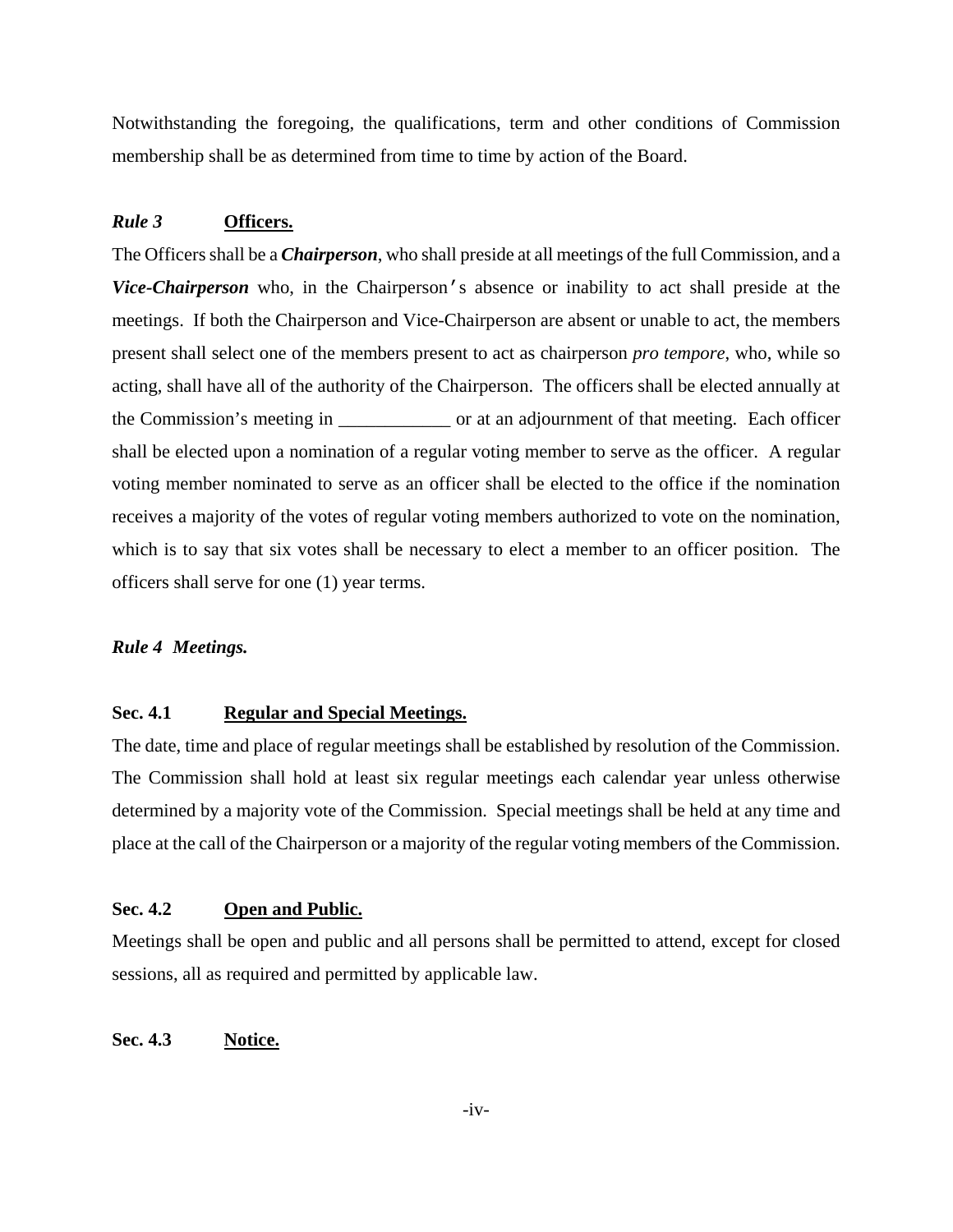No notice of any regular meeting need be given. Written notice of each special meeting shall be delivered personally or by mail to each regular voting member and Alternate Member and to each local newspaper of general circulation, radio or television station requesting notice in writing. Such notice shall be received at least 24 hours before the time of such meeting as specified in the notice. The call and notice shall specify the time and place of the special meeting and the agenda for the meeting. Notice shall be required pursuant to this section regardless of whether any action is taken at the special meeting. In cases of emergency, notice of special meetings may be dispensed with only to the extent permitted by applicable law.

### **Sec. 4.4 Attendance and Participation.**

Members must attend the regular meetings of the Commission and of committees to which they are appointed and shall contribute their time and special abilities as may be required for the benefit of the Committee. If a Member is unable to attend a meeting, he or she shall so inform the Chairperson giving the reason therefore and the Chairperson will promptly notify the Alternate Members of the anticipated absence of the regular voting member. Failure to attend a meeting without first notifying the Chair shall, except in cases of emergency or extreme hardship, be treated as an unexcused absence.

## **Sec. 4.5 Quorum.**

A majority of the regular voting members of the Commission shall constitute a quorum for the transaction of business at any regular or special meeting of the Commission. The Commission may take action only by a majority vote of the total authorized regular voting membership of the Commission, meaning a minimum of six votes. For purposes of calculating a quorum or for determining whether sufficient votes have been cast for an item of business, Alternate Members present and voting at a Commission meeting in the place of an absent regular member shall be counted.

## **Sec. 4.6 Meeting Agendas.**

The Commission shall prepare, or have prepared, an agenda for every meeting, which shall set forth a brief general description of each item of business to be transacted or discussed at the meeting and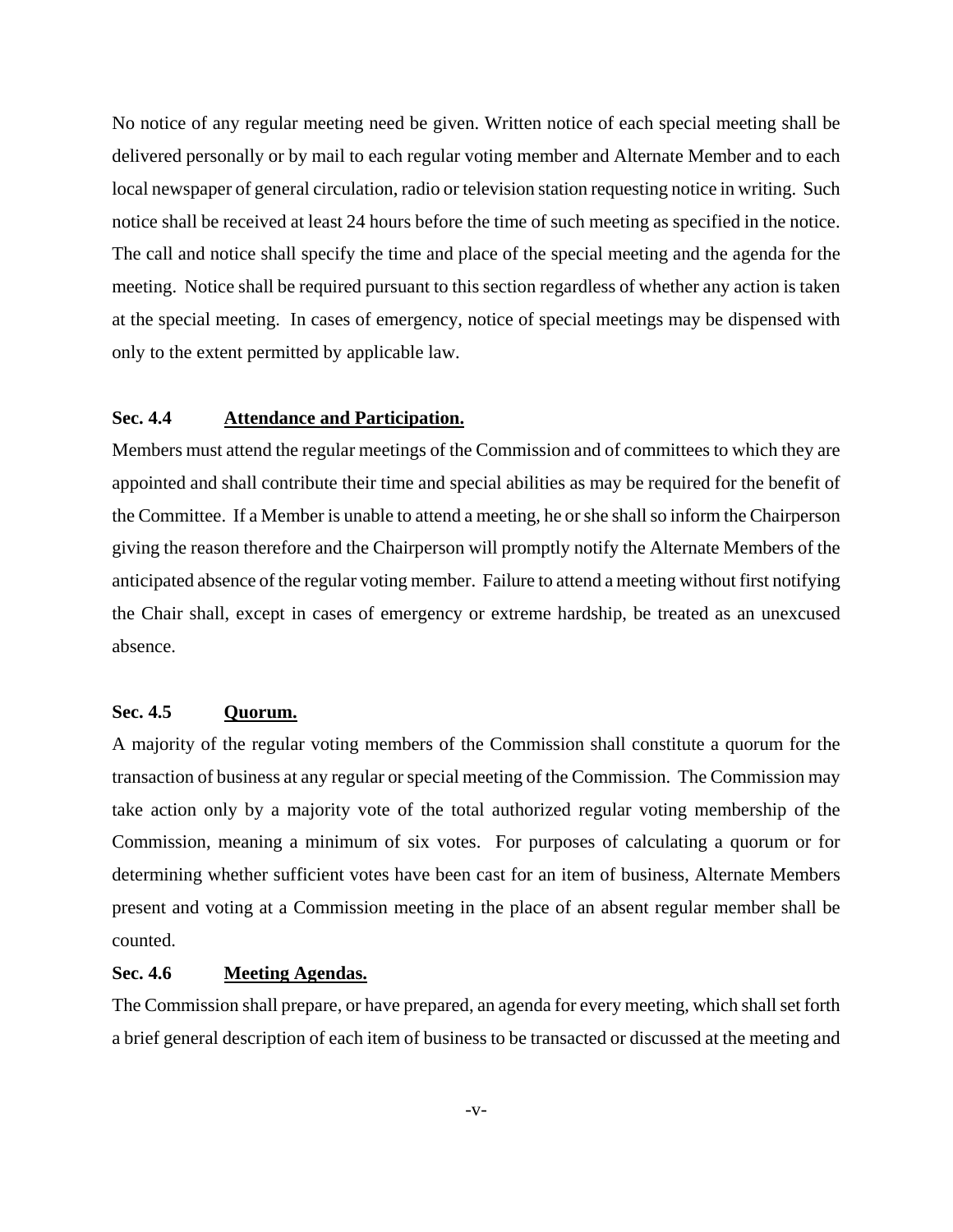the time and location of the meeting. Each agenda for a regular meeting shall provide an opportunity for members of the public to address the Commission directly on items of interest to the public that are within the subject matter jurisdiction of the Commission. At least 72 hours before a regular meeting, the agenda shall be posted in the Hall of Justice and Records at 400 County Center, Redwood City, California 94063 and at the offices of the County Veterans Service Officer.

## **Sec. 4.7 Conduct of Business.**

The items on the agenda shall be considered in order unless the Commission votes to change the order of the agenda. Unless an agenda item identifies a particular source for a report, the Chairperson or County Veterans Service Officer shall present the item, after which members may comment, and then the topic shall then be open to public comment upon recognition of the speaker by the Chairperson.

## **Sec. 4.8 Resolutions.**

All official acts of the Commission shall be taken and authorized by resolution, adopted on motion, duly made, seconded and adopted by vote of the Members.

### **Sec. 4.9 Voting.**

All resolutions to the Commission shall be adopted by the affirmative vote of a majority of the authorized regular voting members of the Commission, which is to say that at least six (6) votes are needed. For purposes of determining whether sufficient votes have been cast for an item, Alternate Members present and voting at a Commission meeting in the place of an absent regular member shall be counted.

### **Sec. 4.10 Disqualification from Voting.**

A Member shall be disqualified from voting on any resolution relating to a transaction in which he or she has a financial interest, as required by law. Except as required by law, no Member shall be disqualified from serving as a Member or taking part in any proceedings of the Commission because of any financial interest of a Member.

-vi-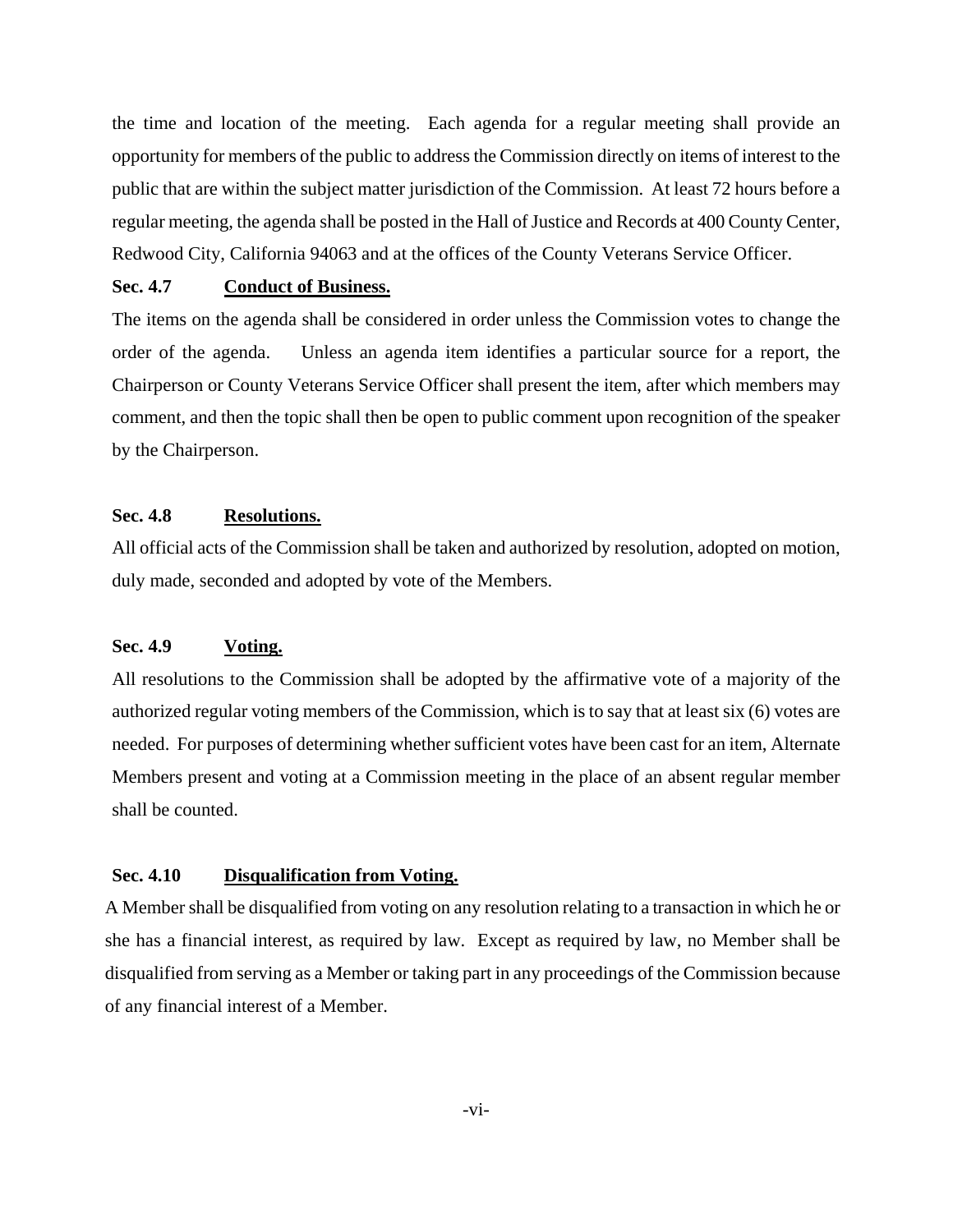## **Sec. 4.11 Minutes.**

The Commission shall keep minutes of its meetings. The County Veteran Service Officer shall arrange to have prepared the minutes of each meeting of the Commission. The minutes shall be an accurate summary of the Commission's consideration of each item on the agenda and an accurate record of each action of the Commission. At a subsequent meeting, the minutes shall be submitted for approval by a majority vote of Members in attendance at the meeting covered by the minutes. When approved, the minutes shall be kept with the record of proceedings of the Commission.

# **Sec. 4.12 Public Records.**

All documents and records of the Commission, not exempt from disclosure by applicable law, shall be public records under the California Public Records Act (California Government Code Section 6250 et seq).

# *Rule 5 Committees.*

# **Sec. 5.1 Appointment.**

The Commission may by resolution, from time to time, create and appoint the members of such committees and subcommittees as it deems necessary to carry out its purposes.

## **Sec. 5.2 Meetings.**